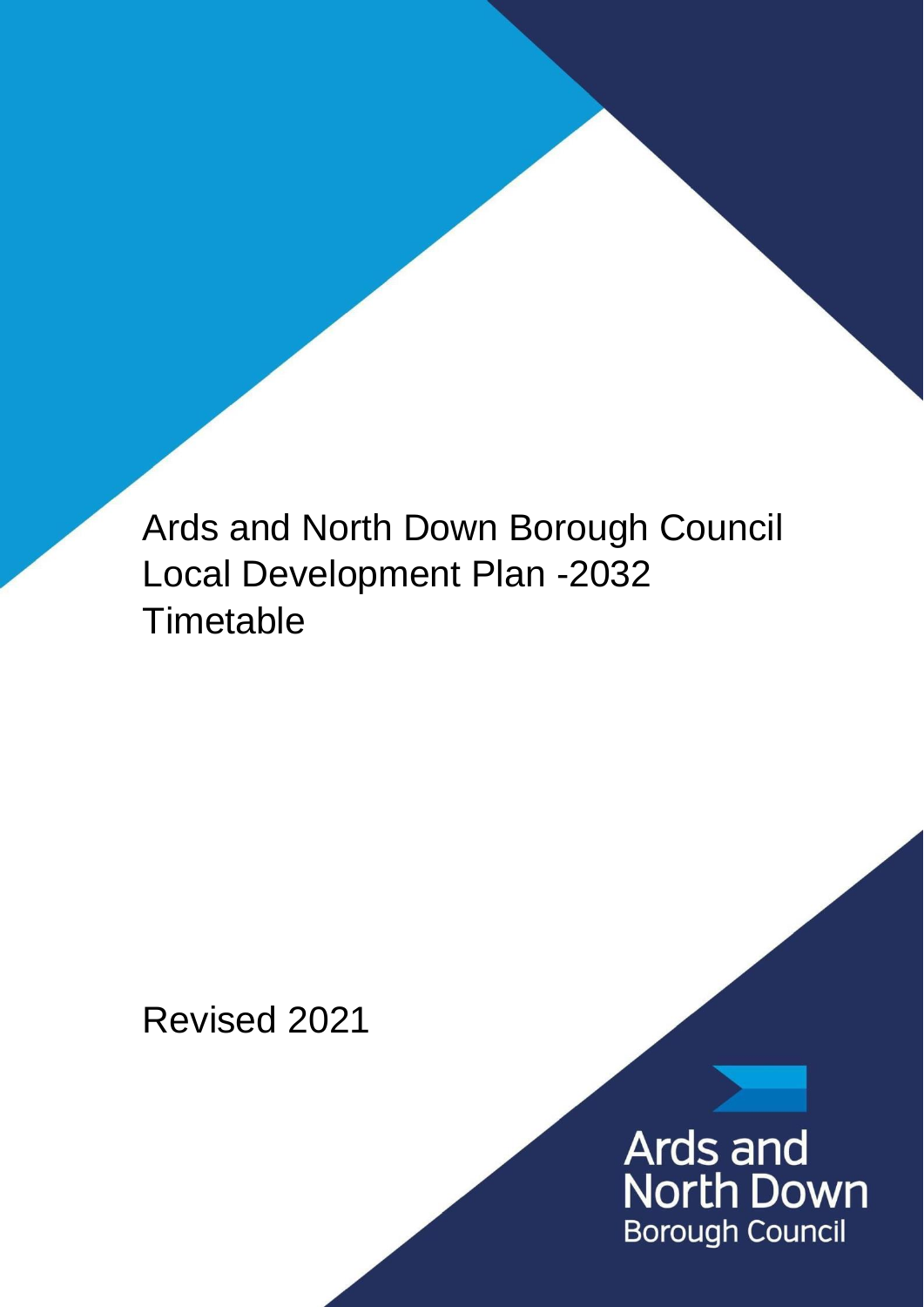| <b>Development Plan Process</b><br><b>Timescales</b><br><b>Publication of Timetable and</b><br>Complete<br><b>Statement of Community</b><br><b>Involvement</b><br><b>Publication of Preferred</b><br>Publication of a Sustainability Appraisal<br>Complete<br><b>Options Paper (POP) for</b><br>Interim Report (incorporating SEA)<br>public consultation<br><b>Equality Screening Interim Report</b><br><b>Publication of draft Plan</b><br>Preparation and publication of dPS and<br>Quarter 2*<br>associated documents* for informal<br>2022/2023<br><b>Strategy (dPS)</b><br>viewing $-4$ weeks<br>followed by statutory<br><b>Statutory Public Consultation:</b><br>Public consultation. 8 Weeks for<br>8 weeks Representations<br>8 Weeks Counter<br>representations and 8 weeks for counter<br>- representations<br>Representations<br>*Publication of Sustainability Appraisal<br>Report incorporating SEA, HRA and<br>Rural proofing.<br>Publication of draft EQIA if relevant.<br>Quarter 2-*<br><b>Soundness Based Independent Examination</b><br>Followed by Advisory Report to Central Government.<br>2023/2024-<br>Central Government issues a Binding Report to Council<br>Changes made to finalise Plan<br>Quarter 4*<br><b>Adoption of Plan Strategy</b><br><b>Publication of Sustainability Appraisal</b><br>Adoption Report (Inc. SEA, HRA and<br>2024/2025*<br>Rural Proofing) and publication of final<br>EQIA where required.<br>Q <sub>1</sub><br>Invite comments from consultation body<br><b>Statutory Stakeholder</b><br>2025/2026*<br>Engagement; Member<br>on draft Sustainability Appraisal (Inc.<br>SEA, HRA and Rural Proofing) and<br>Engagement on key Issues<br>and public consultation where<br>update Scoping Report)<br>required.<br><b>Publication of draft Local</b><br>Preparation and publication of dLPP and<br>Quarter 3-4* |
|------------------------------------------------------------------------------------------------------------------------------------------------------------------------------------------------------------------------------------------------------------------------------------------------------------------------------------------------------------------------------------------------------------------------------------------------------------------------------------------------------------------------------------------------------------------------------------------------------------------------------------------------------------------------------------------------------------------------------------------------------------------------------------------------------------------------------------------------------------------------------------------------------------------------------------------------------------------------------------------------------------------------------------------------------------------------------------------------------------------------------------------------------------------------------------------------------------------------------------------------------------------------------------------------------------------------------------------------------------------------------------------------------------------------------------------------------------------------------------------------------------------------------------------------------------------------------------------------------------------------------------------------------------------------------------------------------------------------------------------------------------------------------------------------------------------------------------------------------------------------|
|                                                                                                                                                                                                                                                                                                                                                                                                                                                                                                                                                                                                                                                                                                                                                                                                                                                                                                                                                                                                                                                                                                                                                                                                                                                                                                                                                                                                                                                                                                                                                                                                                                                                                                                                                                                                                                                                        |
|                                                                                                                                                                                                                                                                                                                                                                                                                                                                                                                                                                                                                                                                                                                                                                                                                                                                                                                                                                                                                                                                                                                                                                                                                                                                                                                                                                                                                                                                                                                                                                                                                                                                                                                                                                                                                                                                        |
|                                                                                                                                                                                                                                                                                                                                                                                                                                                                                                                                                                                                                                                                                                                                                                                                                                                                                                                                                                                                                                                                                                                                                                                                                                                                                                                                                                                                                                                                                                                                                                                                                                                                                                                                                                                                                                                                        |
|                                                                                                                                                                                                                                                                                                                                                                                                                                                                                                                                                                                                                                                                                                                                                                                                                                                                                                                                                                                                                                                                                                                                                                                                                                                                                                                                                                                                                                                                                                                                                                                                                                                                                                                                                                                                                                                                        |
|                                                                                                                                                                                                                                                                                                                                                                                                                                                                                                                                                                                                                                                                                                                                                                                                                                                                                                                                                                                                                                                                                                                                                                                                                                                                                                                                                                                                                                                                                                                                                                                                                                                                                                                                                                                                                                                                        |
|                                                                                                                                                                                                                                                                                                                                                                                                                                                                                                                                                                                                                                                                                                                                                                                                                                                                                                                                                                                                                                                                                                                                                                                                                                                                                                                                                                                                                                                                                                                                                                                                                                                                                                                                                                                                                                                                        |
|                                                                                                                                                                                                                                                                                                                                                                                                                                                                                                                                                                                                                                                                                                                                                                                                                                                                                                                                                                                                                                                                                                                                                                                                                                                                                                                                                                                                                                                                                                                                                                                                                                                                                                                                                                                                                                                                        |
|                                                                                                                                                                                                                                                                                                                                                                                                                                                                                                                                                                                                                                                                                                                                                                                                                                                                                                                                                                                                                                                                                                                                                                                                                                                                                                                                                                                                                                                                                                                                                                                                                                                                                                                                                                                                                                                                        |
|                                                                                                                                                                                                                                                                                                                                                                                                                                                                                                                                                                                                                                                                                                                                                                                                                                                                                                                                                                                                                                                                                                                                                                                                                                                                                                                                                                                                                                                                                                                                                                                                                                                                                                                                                                                                                                                                        |
|                                                                                                                                                                                                                                                                                                                                                                                                                                                                                                                                                                                                                                                                                                                                                                                                                                                                                                                                                                                                                                                                                                                                                                                                                                                                                                                                                                                                                                                                                                                                                                                                                                                                                                                                                                                                                                                                        |
|                                                                                                                                                                                                                                                                                                                                                                                                                                                                                                                                                                                                                                                                                                                                                                                                                                                                                                                                                                                                                                                                                                                                                                                                                                                                                                                                                                                                                                                                                                                                                                                                                                                                                                                                                                                                                                                                        |
|                                                                                                                                                                                                                                                                                                                                                                                                                                                                                                                                                                                                                                                                                                                                                                                                                                                                                                                                                                                                                                                                                                                                                                                                                                                                                                                                                                                                                                                                                                                                                                                                                                                                                                                                                                                                                                                                        |
|                                                                                                                                                                                                                                                                                                                                                                                                                                                                                                                                                                                                                                                                                                                                                                                                                                                                                                                                                                                                                                                                                                                                                                                                                                                                                                                                                                                                                                                                                                                                                                                                                                                                                                                                                                                                                                                                        |
|                                                                                                                                                                                                                                                                                                                                                                                                                                                                                                                                                                                                                                                                                                                                                                                                                                                                                                                                                                                                                                                                                                                                                                                                                                                                                                                                                                                                                                                                                                                                                                                                                                                                                                                                                                                                                                                                        |
|                                                                                                                                                                                                                                                                                                                                                                                                                                                                                                                                                                                                                                                                                                                                                                                                                                                                                                                                                                                                                                                                                                                                                                                                                                                                                                                                                                                                                                                                                                                                                                                                                                                                                                                                                                                                                                                                        |
|                                                                                                                                                                                                                                                                                                                                                                                                                                                                                                                                                                                                                                                                                                                                                                                                                                                                                                                                                                                                                                                                                                                                                                                                                                                                                                                                                                                                                                                                                                                                                                                                                                                                                                                                                                                                                                                                        |
|                                                                                                                                                                                                                                                                                                                                                                                                                                                                                                                                                                                                                                                                                                                                                                                                                                                                                                                                                                                                                                                                                                                                                                                                                                                                                                                                                                                                                                                                                                                                                                                                                                                                                                                                                                                                                                                                        |
|                                                                                                                                                                                                                                                                                                                                                                                                                                                                                                                                                                                                                                                                                                                                                                                                                                                                                                                                                                                                                                                                                                                                                                                                                                                                                                                                                                                                                                                                                                                                                                                                                                                                                                                                                                                                                                                                        |
|                                                                                                                                                                                                                                                                                                                                                                                                                                                                                                                                                                                                                                                                                                                                                                                                                                                                                                                                                                                                                                                                                                                                                                                                                                                                                                                                                                                                                                                                                                                                                                                                                                                                                                                                                                                                                                                                        |
|                                                                                                                                                                                                                                                                                                                                                                                                                                                                                                                                                                                                                                                                                                                                                                                                                                                                                                                                                                                                                                                                                                                                                                                                                                                                                                                                                                                                                                                                                                                                                                                                                                                                                                                                                                                                                                                                        |
|                                                                                                                                                                                                                                                                                                                                                                                                                                                                                                                                                                                                                                                                                                                                                                                                                                                                                                                                                                                                                                                                                                                                                                                                                                                                                                                                                                                                                                                                                                                                                                                                                                                                                                                                                                                                                                                                        |
|                                                                                                                                                                                                                                                                                                                                                                                                                                                                                                                                                                                                                                                                                                                                                                                                                                                                                                                                                                                                                                                                                                                                                                                                                                                                                                                                                                                                                                                                                                                                                                                                                                                                                                                                                                                                                                                                        |
|                                                                                                                                                                                                                                                                                                                                                                                                                                                                                                                                                                                                                                                                                                                                                                                                                                                                                                                                                                                                                                                                                                                                                                                                                                                                                                                                                                                                                                                                                                                                                                                                                                                                                                                                                                                                                                                                        |
|                                                                                                                                                                                                                                                                                                                                                                                                                                                                                                                                                                                                                                                                                                                                                                                                                                                                                                                                                                                                                                                                                                                                                                                                                                                                                                                                                                                                                                                                                                                                                                                                                                                                                                                                                                                                                                                                        |
|                                                                                                                                                                                                                                                                                                                                                                                                                                                                                                                                                                                                                                                                                                                                                                                                                                                                                                                                                                                                                                                                                                                                                                                                                                                                                                                                                                                                                                                                                                                                                                                                                                                                                                                                                                                                                                                                        |
|                                                                                                                                                                                                                                                                                                                                                                                                                                                                                                                                                                                                                                                                                                                                                                                                                                                                                                                                                                                                                                                                                                                                                                                                                                                                                                                                                                                                                                                                                                                                                                                                                                                                                                                                                                                                                                                                        |
|                                                                                                                                                                                                                                                                                                                                                                                                                                                                                                                                                                                                                                                                                                                                                                                                                                                                                                                                                                                                                                                                                                                                                                                                                                                                                                                                                                                                                                                                                                                                                                                                                                                                                                                                                                                                                                                                        |
|                                                                                                                                                                                                                                                                                                                                                                                                                                                                                                                                                                                                                                                                                                                                                                                                                                                                                                                                                                                                                                                                                                                                                                                                                                                                                                                                                                                                                                                                                                                                                                                                                                                                                                                                                                                                                                                                        |
| associated documents* for informal<br>2025/2026<br><b>Policies Plan</b>                                                                                                                                                                                                                                                                                                                                                                                                                                                                                                                                                                                                                                                                                                                                                                                                                                                                                                                                                                                                                                                                                                                                                                                                                                                                                                                                                                                                                                                                                                                                                                                                                                                                                                                                                                                                |
| viewing $-4$ weeks                                                                                                                                                                                                                                                                                                                                                                                                                                                                                                                                                                                                                                                                                                                                                                                                                                                                                                                                                                                                                                                                                                                                                                                                                                                                                                                                                                                                                                                                                                                                                                                                                                                                                                                                                                                                                                                     |
| followed by Statutory<br><b>Statutory Public Consultation:</b>                                                                                                                                                                                                                                                                                                                                                                                                                                                                                                                                                                                                                                                                                                                                                                                                                                                                                                                                                                                                                                                                                                                                                                                                                                                                                                                                                                                                                                                                                                                                                                                                                                                                                                                                                                                                         |
| <b>Public Consultation 8 weeks for</b><br>8 weeks Representations<br>8 weeks Counter<br>representations and 8 weeks for counter                                                                                                                                                                                                                                                                                                                                                                                                                                                                                                                                                                                                                                                                                                                                                                                                                                                                                                                                                                                                                                                                                                                                                                                                                                                                                                                                                                                                                                                                                                                                                                                                                                                                                                                                        |
| representations<br>representations,                                                                                                                                                                                                                                                                                                                                                                                                                                                                                                                                                                                                                                                                                                                                                                                                                                                                                                                                                                                                                                                                                                                                                                                                                                                                                                                                                                                                                                                                                                                                                                                                                                                                                                                                                                                                                                    |
|                                                                                                                                                                                                                                                                                                                                                                                                                                                                                                                                                                                                                                                                                                                                                                                                                                                                                                                                                                                                                                                                                                                                                                                                                                                                                                                                                                                                                                                                                                                                                                                                                                                                                                                                                                                                                                                                        |
| *Publication of Sustainability Appraisal                                                                                                                                                                                                                                                                                                                                                                                                                                                                                                                                                                                                                                                                                                                                                                                                                                                                                                                                                                                                                                                                                                                                                                                                                                                                                                                                                                                                                                                                                                                                                                                                                                                                                                                                                                                                                               |
| Report incorporating SEA, HRA and                                                                                                                                                                                                                                                                                                                                                                                                                                                                                                                                                                                                                                                                                                                                                                                                                                                                                                                                                                                                                                                                                                                                                                                                                                                                                                                                                                                                                                                                                                                                                                                                                                                                                                                                                                                                                                      |
| Rural proofing.                                                                                                                                                                                                                                                                                                                                                                                                                                                                                                                                                                                                                                                                                                                                                                                                                                                                                                                                                                                                                                                                                                                                                                                                                                                                                                                                                                                                                                                                                                                                                                                                                                                                                                                                                                                                                                                        |
| Publication of draft EQIA if relevant<br><b>Soundness Based Independent Examination</b><br>Quarter 3-4                                                                                                                                                                                                                                                                                                                                                                                                                                                                                                                                                                                                                                                                                                                                                                                                                                                                                                                                                                                                                                                                                                                                                                                                                                                                                                                                                                                                                                                                                                                                                                                                                                                                                                                                                                 |
| Followed by Advisory Report to Central Government.<br>2026/2027                                                                                                                                                                                                                                                                                                                                                                                                                                                                                                                                                                                                                                                                                                                                                                                                                                                                                                                                                                                                                                                                                                                                                                                                                                                                                                                                                                                                                                                                                                                                                                                                                                                                                                                                                                                                        |
| Central Government issues a Binding Report to Council                                                                                                                                                                                                                                                                                                                                                                                                                                                                                                                                                                                                                                                                                                                                                                                                                                                                                                                                                                                                                                                                                                                                                                                                                                                                                                                                                                                                                                                                                                                                                                                                                                                                                                                                                                                                                  |
| Changes made to finalise Plan                                                                                                                                                                                                                                                                                                                                                                                                                                                                                                                                                                                                                                                                                                                                                                                                                                                                                                                                                                                                                                                                                                                                                                                                                                                                                                                                                                                                                                                                                                                                                                                                                                                                                                                                                                                                                                          |
| <b>Adoption of Local Policies</b><br>Publication of sustainability appraisal<br>2028                                                                                                                                                                                                                                                                                                                                                                                                                                                                                                                                                                                                                                                                                                                                                                                                                                                                                                                                                                                                                                                                                                                                                                                                                                                                                                                                                                                                                                                                                                                                                                                                                                                                                                                                                                                   |
| Plan<br>adoption report (inc. SEA, HRA, EQIA as<br>relevant)                                                                                                                                                                                                                                                                                                                                                                                                                                                                                                                                                                                                                                                                                                                                                                                                                                                                                                                                                                                                                                                                                                                                                                                                                                                                                                                                                                                                                                                                                                                                                                                                                                                                                                                                                                                                           |
| Monitoring of Sustainability appraisal<br>Monitoring and review of<br>Ongoing                                                                                                                                                                                                                                                                                                                                                                                                                                                                                                                                                                                                                                                                                                                                                                                                                                                                                                                                                                                                                                                                                                                                                                                                                                                                                                                                                                                                                                                                                                                                                                                                                                                                                                                                                                                          |
|                                                                                                                                                                                                                                                                                                                                                                                                                                                                                                                                                                                                                                                                                                                                                                                                                                                                                                                                                                                                                                                                                                                                                                                                                                                                                                                                                                                                                                                                                                                                                                                                                                                                                                                                                                                                                                                                        |
| local Development Plan<br>(inc, SEA, and other necessary                                                                                                                                                                                                                                                                                                                                                                                                                                                                                                                                                                                                                                                                                                                                                                                                                                                                                                                                                                                                                                                                                                                                                                                                                                                                                                                                                                                                                                                                                                                                                                                                                                                                                                                                                                                                               |
| Annual reviews<br>assessments)                                                                                                                                                                                                                                                                                                                                                                                                                                                                                                                                                                                                                                                                                                                                                                                                                                                                                                                                                                                                                                                                                                                                                                                                                                                                                                                                                                                                                                                                                                                                                                                                                                                                                                                                                                                                                                         |
| & 10 Year Review<br>5<br>Commence preparation of new                                                                                                                                                                                                                                                                                                                                                                                                                                                                                                                                                                                                                                                                                                                                                                                                                                                                                                                                                                                                                                                                                                                                                                                                                                                                                                                                                                                                                                                                                                                                                                                                                                                                                                                                                                                                                   |

## **Appendix 1- LDP Timetable**